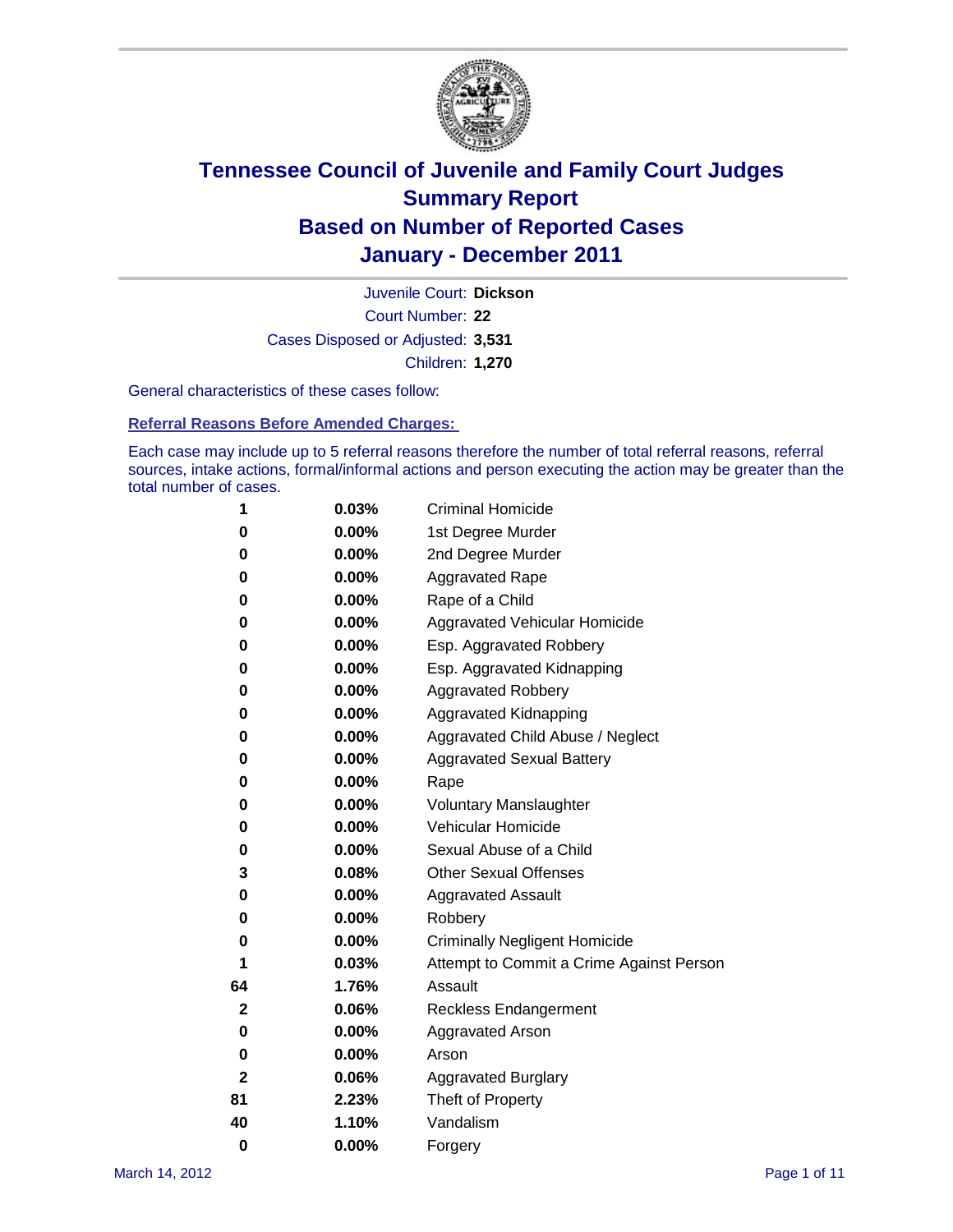

Court Number: **22** Juvenile Court: **Dickson** Cases Disposed or Adjusted: **3,531** Children: **1,270**

#### **Referral Reasons Before Amended Charges:**

Each case may include up to 5 referral reasons therefore the number of total referral reasons, referral sources, intake actions, formal/informal actions and person executing the action may be greater than the total number of cases.

| $\pmb{0}$      | 0.00%    | <b>Worthless Checks</b>                                     |  |  |
|----------------|----------|-------------------------------------------------------------|--|--|
| 0              | 0.00%    | Illegal Possession / Fraudulent Use of Credit / Debit Cards |  |  |
| 16             | 0.44%    | <b>Burglary</b>                                             |  |  |
| 3              | 0.08%    | Unauthorized Use of a Vehicle                               |  |  |
| $\pmb{0}$      | $0.00\%$ | <b>Cruelty to Animals</b>                                   |  |  |
| 2              | 0.06%    | Sale of Controlled Substances                               |  |  |
| 3              | 0.08%    | <b>Other Drug Offenses</b>                                  |  |  |
| 61             | 1.68%    | Possession of Controlled Substances                         |  |  |
| 1              | 0.03%    | <b>Criminal Attempt</b>                                     |  |  |
| 0              | 0.00%    | Carrying Weapons on School Property                         |  |  |
| 0              | $0.00\%$ | Unlawful Carrying / Possession of a Weapon                  |  |  |
| 5              | 0.14%    | <b>Evading Arrest</b>                                       |  |  |
| 77             | 2.12%    | Escape                                                      |  |  |
| 1              | 0.03%    | Driving Under Influence (DUI)                               |  |  |
| 35             | 0.96%    | Possession / Consumption of Alcohol                         |  |  |
| 4              | 0.11%    | Resisting Stop, Frisk, Halt, Arrest or Search               |  |  |
| 0              | $0.00\%$ | <b>Aggravated Criminal Trespass</b>                         |  |  |
| 1              | 0.03%    | Harassment                                                  |  |  |
| 0              | 0.00%    | Failure to Appear                                           |  |  |
| 4              | 0.11%    | Filing a False Police Report                                |  |  |
| 1              | 0.03%    | Criminal Impersonation                                      |  |  |
| 18             | 0.50%    | <b>Disorderly Conduct</b>                                   |  |  |
| 10             | 0.28%    | <b>Criminal Trespass</b>                                    |  |  |
| $\overline{7}$ | 0.19%    | <b>Public Intoxication</b>                                  |  |  |
| 0              | 0.00%    | Gambling                                                    |  |  |
| 117            | 3.22%    | <b>Traffic</b>                                              |  |  |
| 1              | 0.03%    | <b>Local Ordinances</b>                                     |  |  |
| $\mathbf 0$    | 0.00%    | Violation of Wildlife Regulations                           |  |  |
| 15             | 0.41%    | Contempt of Court                                           |  |  |
| 5              | 0.14%    | Violation of Probation                                      |  |  |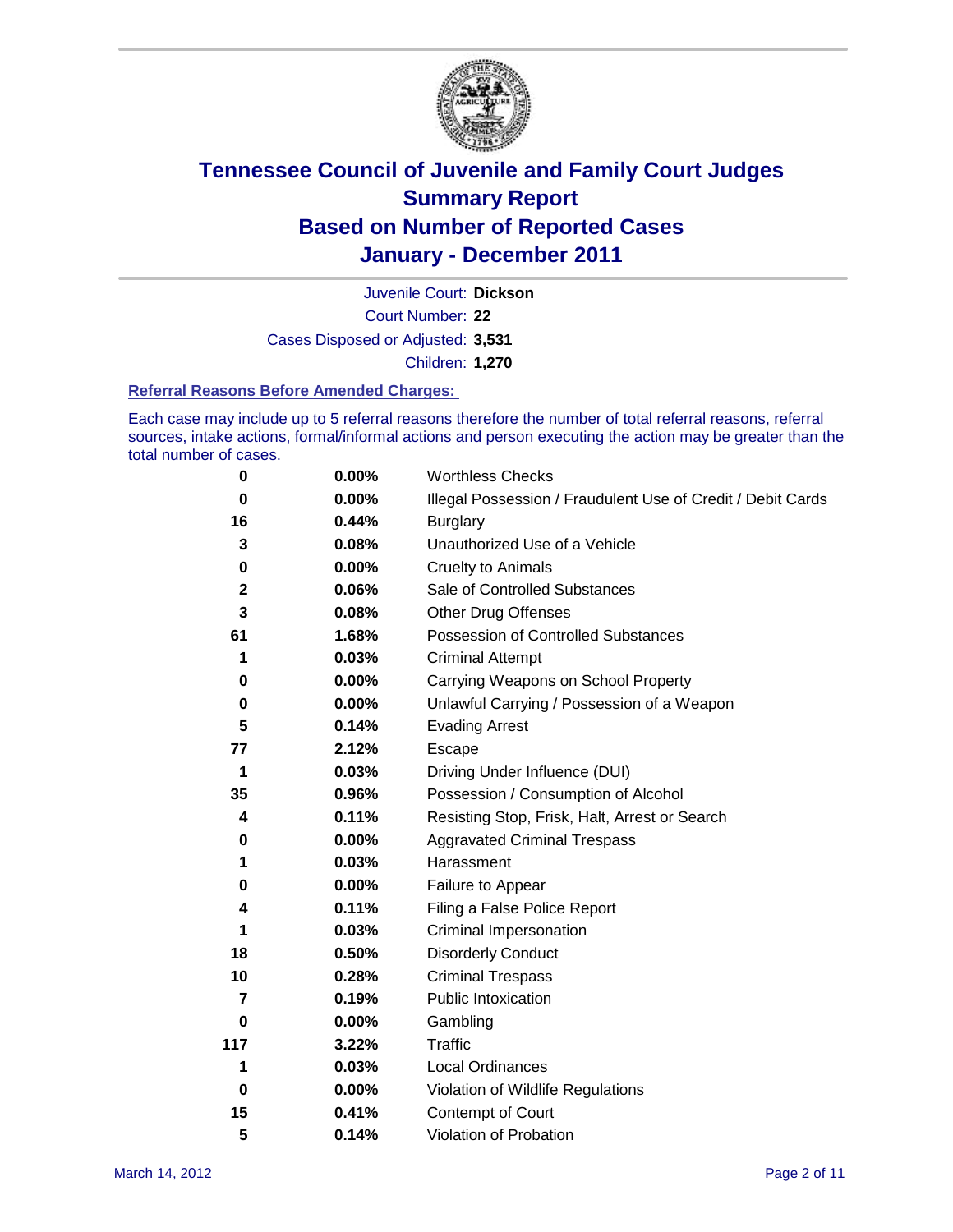

Court Number: **22** Juvenile Court: **Dickson** Cases Disposed or Adjusted: **3,531** Children: **1,270**

#### **Referral Reasons Before Amended Charges:**

Each case may include up to 5 referral reasons therefore the number of total referral reasons, referral sources, intake actions, formal/informal actions and person executing the action may be greater than the total number of cases.

| 0        | 0.00%    | Violation of Aftercare                 |
|----------|----------|----------------------------------------|
| 37       | 1.02%    | Unruly Behavior                        |
| 65       | 1.79%    | Truancy                                |
| 24       | 0.66%    | In-State Runaway                       |
| 0        | $0.00\%$ | Out-of-State Runaway                   |
| 3        | 0.08%    | Possession of Tobacco Products         |
| 33       | 0.91%    | Violation of a Valid Court Order       |
| 33       | 0.91%    | Violation of Curfew                    |
| 0        | 0.00%    | Sexually Abused Child                  |
| 0        | $0.00\%$ | <b>Physically Abused Child</b>         |
| 67       | 1.84%    | Dependency / Neglect                   |
| 5        | 0.14%    | <b>Termination of Parental Rights</b>  |
| 0        | 0.00%    | <b>Violation of Pretrial Diversion</b> |
| $\bf{0}$ | 0.00%    | Violation of Informal Adjustment       |
| 2,050    | 56.44%   | <b>Judicial Review</b>                 |
| 0        | $0.00\%$ | <b>Administrative Review</b>           |
| 0        | $0.00\%$ | <b>Foster Care Review</b>              |
| 20       | 0.55%    | Custody                                |
| 0        | $0.00\%$ | Visitation                             |
| 0        | 0.00%    | Paternity / Legitimation               |
| 682      | 18.78%   | <b>Child Support</b>                   |
| 0        | $0.00\%$ | <b>Request for Medical Treatment</b>   |
| 0        | 0.00%    | <b>Consent to Marry</b>                |
| 32       | 0.88%    | Other                                  |
| 3,632    | 100.00%  | <b>Total Referrals</b>                 |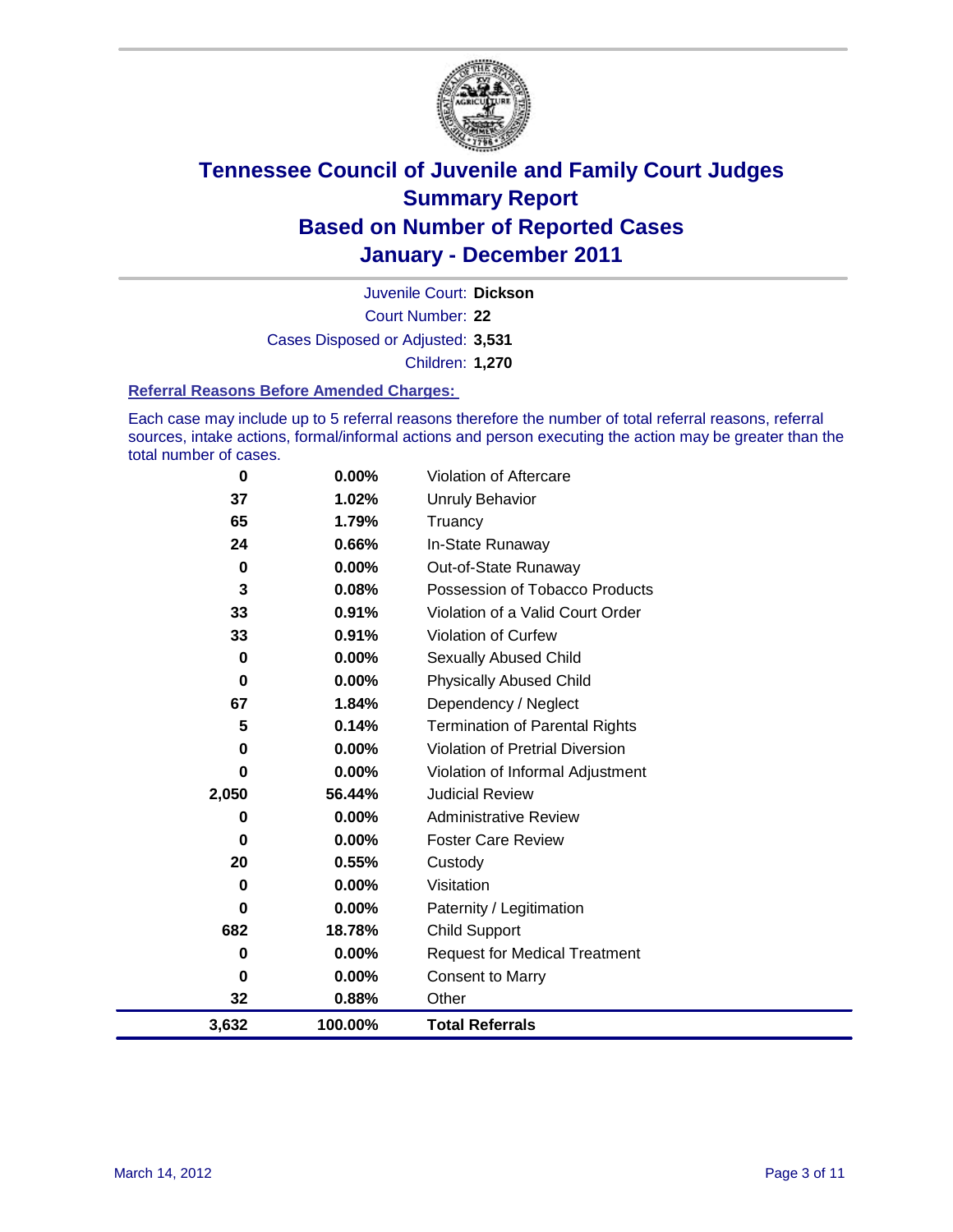

| Juvenile Court: Dickson    |                                   |                                   |  |  |
|----------------------------|-----------------------------------|-----------------------------------|--|--|
|                            | Court Number: 22                  |                                   |  |  |
|                            | Cases Disposed or Adjusted: 3,531 |                                   |  |  |
|                            |                                   | <b>Children: 1,270</b>            |  |  |
| <b>Referral Sources: 1</b> |                                   |                                   |  |  |
| 591                        | 16.27%                            | <b>Law Enforcement</b>            |  |  |
| 24                         | 0.66%                             | Parents                           |  |  |
| 16                         | 0.44%                             | <b>Relatives</b>                  |  |  |
| $\overline{7}$             | 0.19%                             | Self                              |  |  |
| 145                        | 3.99%                             | School                            |  |  |
| $\mathbf{2}$               | 0.06%                             | <b>CSA</b>                        |  |  |
| 66                         | 1.82%                             | <b>DCS</b>                        |  |  |
| $\bf{0}$                   | 0.00%                             | Other State Department            |  |  |
| 682                        | 18.78%                            | <b>District Attorney's Office</b> |  |  |
| 2,072                      | 57.05%                            | <b>Court Staff</b>                |  |  |
| 10                         | 0.28%                             | Social Agency                     |  |  |
| 1                          | 0.03%                             | <b>Other Court</b>                |  |  |
| 16                         | 0.44%                             | Victim                            |  |  |
| $\bf{0}$                   | 0.00%                             | Child & Parent                    |  |  |
| 0                          | 0.00%                             | Hospital                          |  |  |
| 0                          | 0.00%                             | Unknown                           |  |  |
| $\mathbf 0$                | 0.00%                             | Other                             |  |  |
| 3,632                      | 100.00%                           | <b>Total Referral Sources</b>     |  |  |
|                            |                                   |                                   |  |  |

### **Age of Child at Referral: 2**

| $\bf{0}$ | 0.00%  | <b>Unknown</b>     |
|----------|--------|--------------------|
| 39       | 3.07%  | Ages 19 and Over   |
| 261      | 20.55% | Ages 17 through 18 |
| 296      | 23.31% | Ages 15 through 16 |
| 135      | 10.63% | Ages 13 through 14 |
| 84       | 6.61%  | Ages 11 through 12 |
| 455      | 35.83% | Ages 10 and Under  |
|          |        |                    |

<sup>1</sup> If different than number of Referral Reasons (3632), verify accuracy of your court's data.

<sup>2</sup> One child could be counted in multiple categories, verify accuracy of your court's data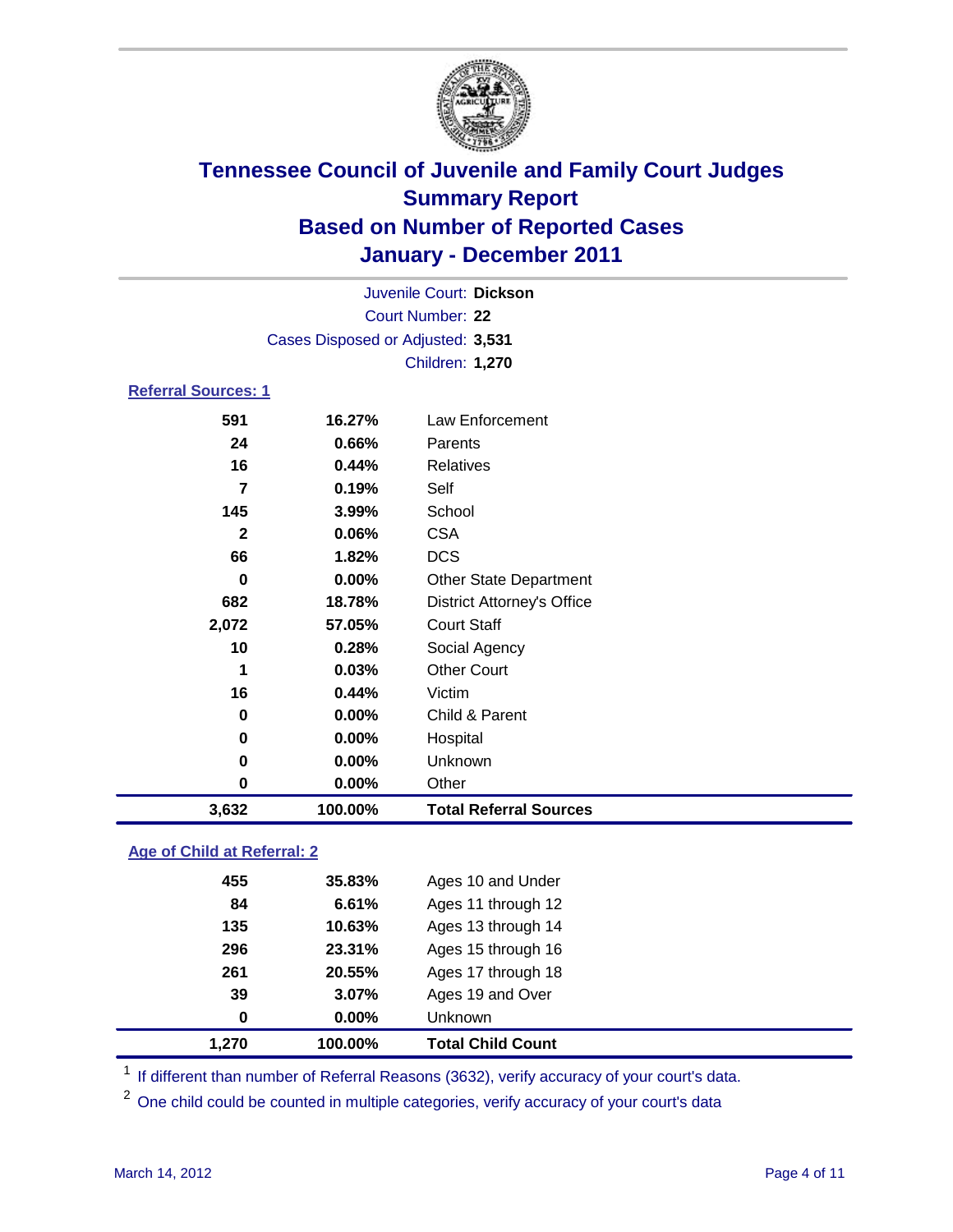

| Juvenile Court: Dickson                 |                                   |                          |  |
|-----------------------------------------|-----------------------------------|--------------------------|--|
| Court Number: 22                        |                                   |                          |  |
|                                         | Cases Disposed or Adjusted: 3,531 |                          |  |
|                                         |                                   | <b>Children: 1,270</b>   |  |
| Sex of Child: 1                         |                                   |                          |  |
| 692                                     | 54.49%                            | Male                     |  |
| 551                                     | 43.39%                            | Female                   |  |
| 27                                      | 2.13%                             | Unknown                  |  |
| 1,270                                   | 100.00%                           | <b>Total Child Count</b> |  |
| Race of Child: 1                        |                                   |                          |  |
| 844                                     | 66.46%                            | White                    |  |
| 97                                      | 7.64%                             | African American         |  |
| 3                                       | 0.24%                             | Native American          |  |
| $\mathbf{2}$                            | 0.16%                             | Asian                    |  |
| 37                                      | 2.91%                             | Mixed                    |  |
| 287                                     | 22.60%                            | Unknown                  |  |
| 1,270                                   | 100.00%                           | <b>Total Child Count</b> |  |
| <b>Hispanic Origin: 1</b>               |                                   |                          |  |
| 37                                      | 2.91%                             | Yes                      |  |
| 963                                     | 75.83%                            | No                       |  |
| 270                                     | 21.26%                            | Unknown                  |  |
| 1,270                                   | 100.00%                           | <b>Total Child Count</b> |  |
| <b>School Enrollment of Children: 1</b> |                                   |                          |  |
| 870                                     | 68.50%                            | Yes                      |  |
| 372                                     | 29.29%                            | <b>No</b>                |  |
| 28                                      | 2.20%                             | Unknown                  |  |
| 1,270                                   | 100.00%                           | <b>Total Child Count</b> |  |

<sup>1</sup> One child could be counted in multiple categories, verify accuracy of your court's data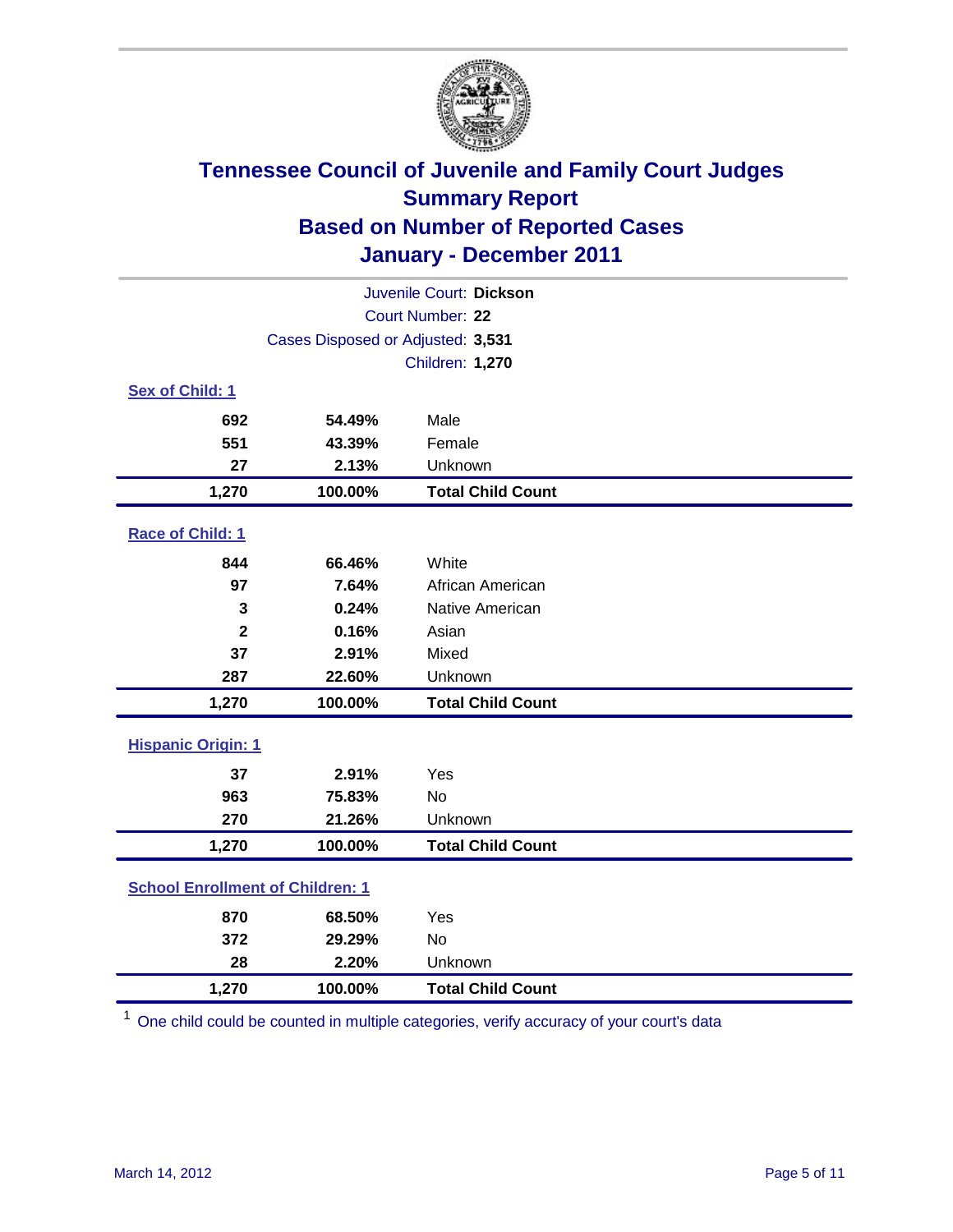

Court Number: **22** Juvenile Court: **Dickson** Cases Disposed or Adjusted: **3,531** Children: **1,270**

### **Living Arrangement of Child at Time of Referral: 1**

| 1,270 | 100.00%  | <b>Total Child Count</b>     |
|-------|----------|------------------------------|
| 0     | 0.00%    | Other                        |
| 29    | 2.28%    | Unknown                      |
| 41    | 3.23%    | Independent                  |
| 0     | $0.00\%$ | In an Institution            |
| 79    | 6.22%    | In a Residential Center      |
| 1     | 0.08%    | In a Group Home              |
| 111   | 8.74%    | With Foster Family           |
| 0     | $0.00\%$ | With Adoptive Parents        |
| 216   | 17.01%   | <b>With Relatives</b>        |
| 104   | 8.19%    | <b>With Father</b>           |
| 526   | 41.42%   | With Mother                  |
| 0     | $0.00\%$ | With Mother and Stepfather   |
| 2     | 0.16%    | With Father and Stepmother   |
| 161   | 12.68%   | With Both Biological Parents |
|       |          |                              |

### **Type of Detention: 2**

| 3,531 | 100.00%  | <b>Total Detention Count</b> |
|-------|----------|------------------------------|
| 3     | 0.08%    | Other                        |
| 3,494 | 98.95%   | Does Not Apply               |
| 0     | $0.00\%$ | Unknown                      |
| 0     | $0.00\%$ | <b>Psychiatric Hospital</b>  |
| 0     | 0.00%    | Jail - No Separation         |
| 0     | $0.00\%$ | Jail - Partial Separation    |
| 0     | 0.00%    | Jail - Complete Separation   |
| 22    | 0.62%    | Juvenile Detention Facility  |
| 12    | 0.34%    | Non-Secure Placement         |
|       |          |                              |

<sup>1</sup> One child could be counted in multiple categories, verify accuracy of your court's data

<sup>2</sup> If different than number of Cases (3531) verify accuracy of your court's data.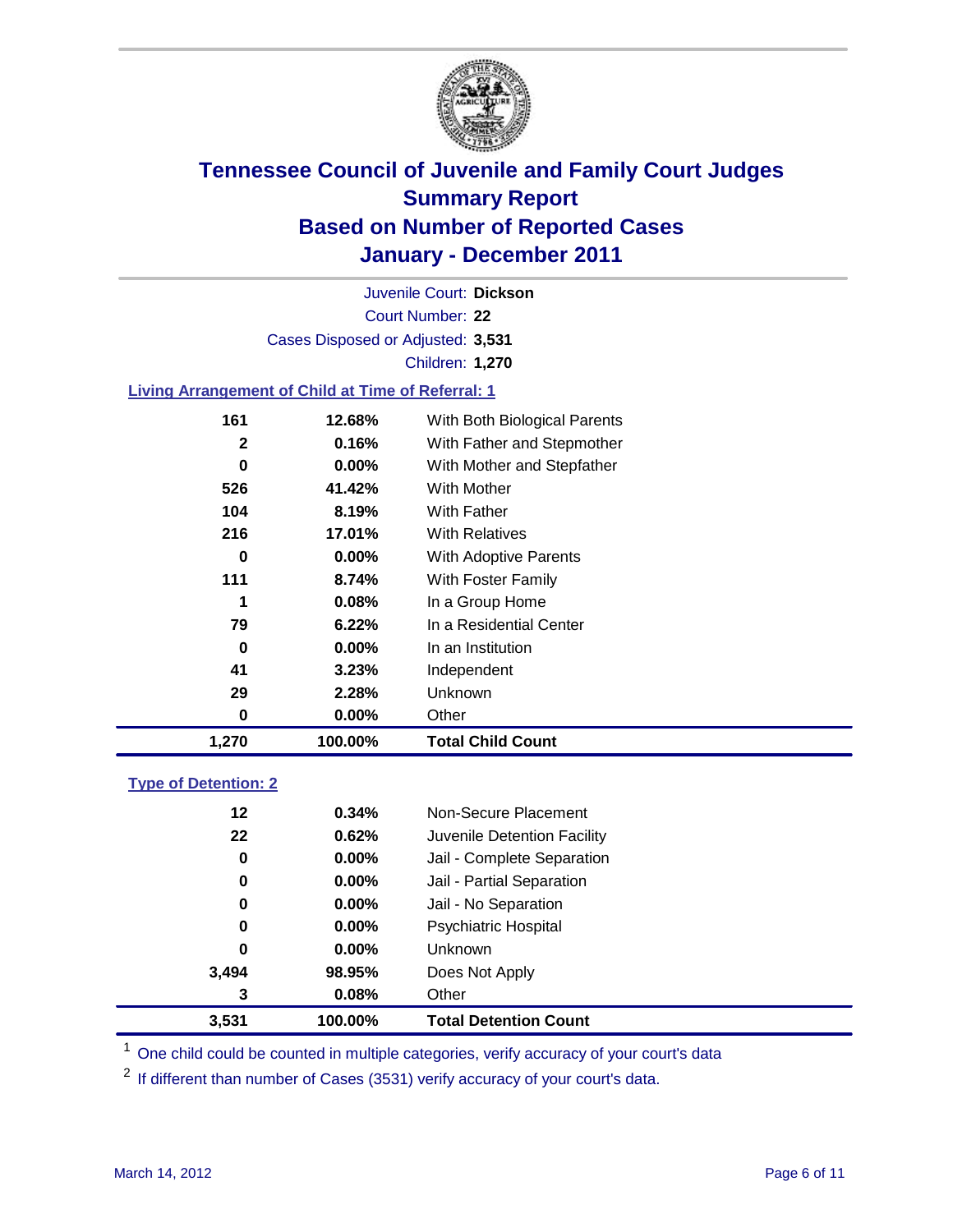

|                                                    | Juvenile Court: Dickson           |                                      |  |  |  |
|----------------------------------------------------|-----------------------------------|--------------------------------------|--|--|--|
|                                                    | Court Number: 22                  |                                      |  |  |  |
|                                                    | Cases Disposed or Adjusted: 3,531 |                                      |  |  |  |
|                                                    |                                   | Children: 1,270                      |  |  |  |
| <b>Placement After Secure Detention Hearing: 1</b> |                                   |                                      |  |  |  |
| 4                                                  | 0.11%                             | Returned to Prior Living Arrangement |  |  |  |
| 1                                                  | 0.03%                             | Juvenile Detention Facility          |  |  |  |
| 0                                                  | 0.00%                             | Jail                                 |  |  |  |
| 0                                                  | 0.00%                             | Shelter / Group Home                 |  |  |  |
| 0                                                  | 0.00%                             | <b>Foster Family Home</b>            |  |  |  |
| 0                                                  | 0.00%                             | Psychiatric Hospital                 |  |  |  |
|                                                    | 0.03%                             | Unknown                              |  |  |  |
| 3,525                                              | 99.83%                            | Does Not Apply                       |  |  |  |
| 0                                                  | 0.00%                             | Other                                |  |  |  |
| 3,531                                              | 100.00%                           | <b>Total Placement Count</b>         |  |  |  |
|                                                    |                                   |                                      |  |  |  |
| <b>Intake Actions: 2</b>                           |                                   |                                      |  |  |  |
| 1,052                                              | 28.96%                            | <b>Petition Filed</b>                |  |  |  |
| 10                                                 | 0.28%                             | <b>Motion Filed</b>                  |  |  |  |
| 528                                                | 14.54%                            | <b>Citation Processed</b>            |  |  |  |
| $\mathbf{2}$                                       | 0.06%                             | Notification of Paternity Processed  |  |  |  |
| 2,039                                              | 56.14%                            | Scheduling of Judicial Review        |  |  |  |
| 1                                                  | 0.03%                             | Scheduling of Administrative Review  |  |  |  |
| 0                                                  | 0.00%                             | Scheduling of Foster Care Review     |  |  |  |
| $\bf{0}$                                           | 0.00%                             | Unknown                              |  |  |  |
| 0                                                  | 0.00%                             | Does Not Apply                       |  |  |  |
| $\pmb{0}$                                          | 0.00%                             | Other                                |  |  |  |
| 3,632                                              | 100.00%                           | <b>Total Intake Count</b>            |  |  |  |

<sup>1</sup> If different than number of Cases (3531) verify accuracy of your court's data.

<sup>2</sup> If different than number of Referral Reasons (3632), verify accuracy of your court's data.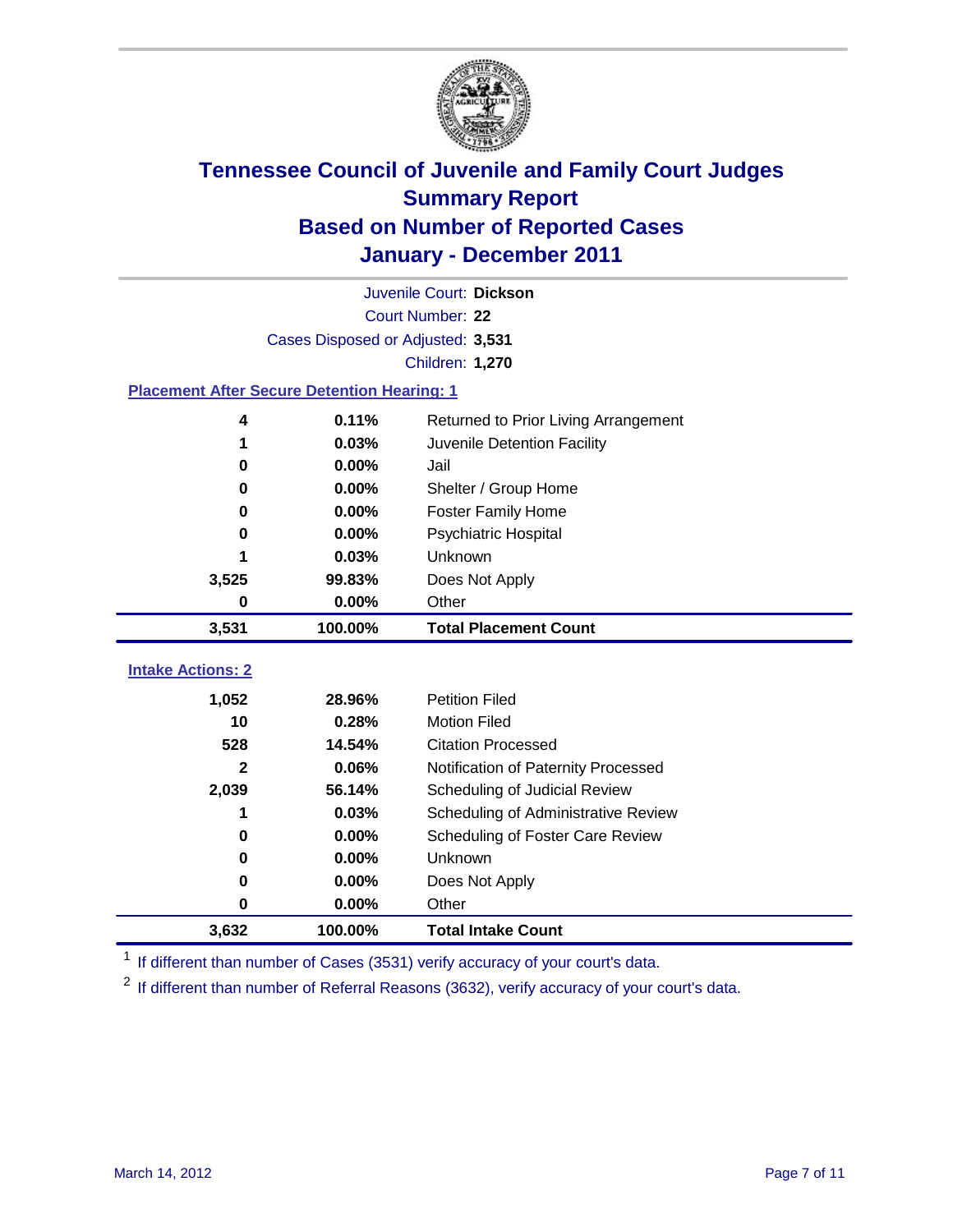

Court Number: **22** Juvenile Court: **Dickson** Cases Disposed or Adjusted: **3,531** Children: **1,270**

#### **Last Grade Completed by Child: 1**

| 104                                     | 8.19%   | Too Young for School         |  |
|-----------------------------------------|---------|------------------------------|--|
| 1                                       | 0.08%   | Preschool                    |  |
| 11                                      | 0.87%   | Kindergarten                 |  |
| 39                                      | 3.07%   | 1st Grade                    |  |
| 31                                      | 2.44%   | 2nd Grade                    |  |
| 25                                      | 1.97%   | 3rd Grade                    |  |
| 29                                      | 2.28%   | 4th Grade                    |  |
| 42                                      | 3.31%   | 5th Grade                    |  |
| 33                                      | 2.60%   | 6th Grade                    |  |
| 44                                      | 3.46%   | 7th Grade                    |  |
| 58                                      | 4.57%   | 8th Grade                    |  |
| 108                                     | 8.50%   | 9th Grade                    |  |
| 128                                     | 10.08%  | 10th Grade                   |  |
| 238                                     | 18.74%  | 11th Grade                   |  |
| 110                                     | 8.66%   | 12th Grade                   |  |
| $\bf{0}$                                | 0.00%   | Non-Graded Special Ed        |  |
| 5                                       | 0.39%   | <b>GED</b>                   |  |
| 15                                      | 1.18%   | Graduated                    |  |
| 203                                     | 15.98%  | <b>Never Attended School</b> |  |
| 44                                      | 3.46%   | Unknown                      |  |
| $\boldsymbol{2}$                        | 0.16%   | Other                        |  |
| 1,270                                   | 100.00% | <b>Total Child Count</b>     |  |
| <b>Enrolled in Special Education: 1</b> |         |                              |  |

| 16<br>1,184 | 1.26%<br>93.23% | Yes<br>No                |  |
|-------------|-----------------|--------------------------|--|
| 70          | 5.51%           | Jnknown.                 |  |
| 1,270       | 100.00%         | <b>Total Child Count</b> |  |

One child could be counted in multiple categories, verify accuracy of your court's data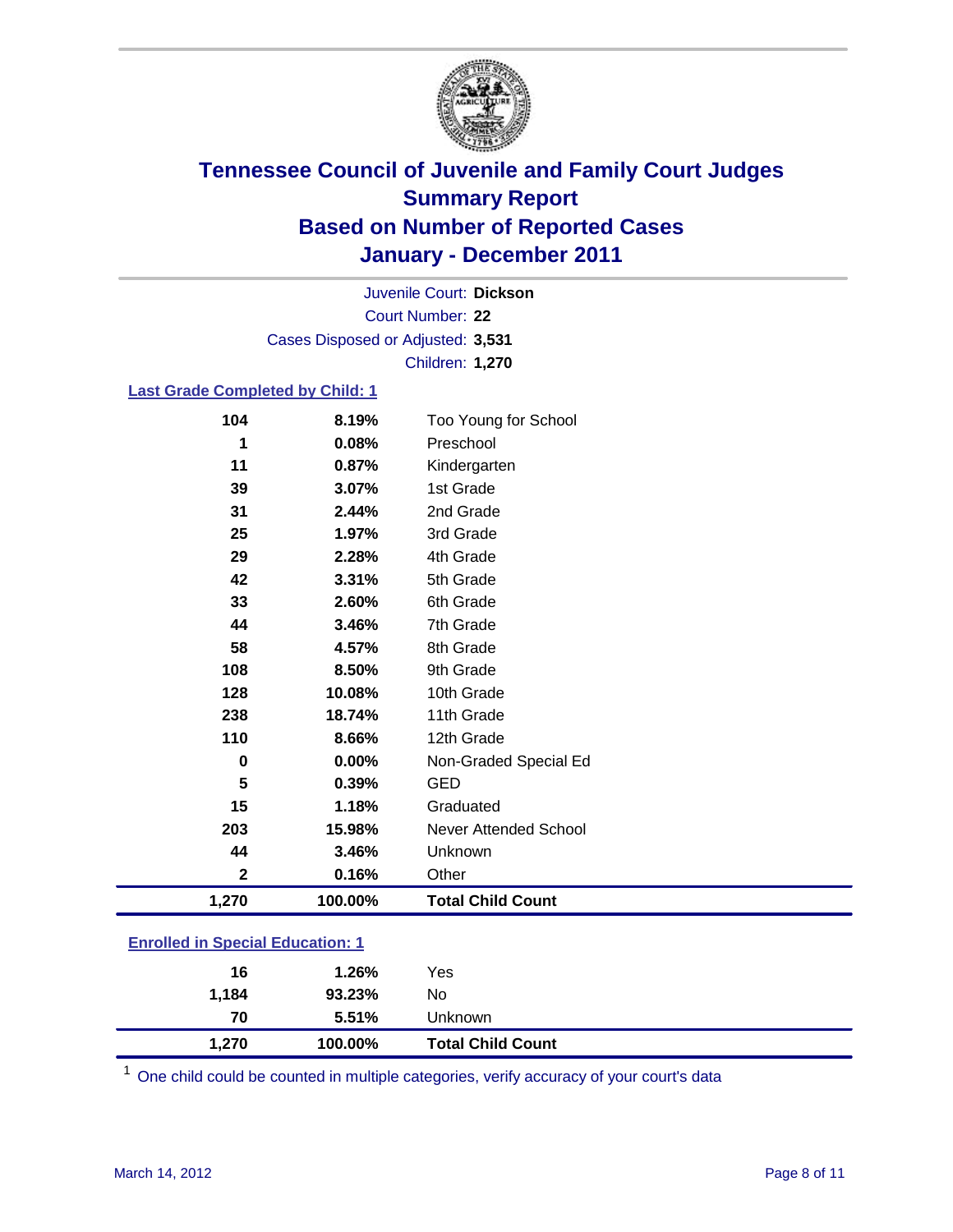

| Juvenile Court: Dickson      |                                   |                           |  |  |
|------------------------------|-----------------------------------|---------------------------|--|--|
|                              | Court Number: 22                  |                           |  |  |
|                              | Cases Disposed or Adjusted: 3,531 |                           |  |  |
|                              |                                   | Children: 1,270           |  |  |
| <b>Action Executed By: 1</b> |                                   |                           |  |  |
| 3,629                        | 99.92%                            | Judge                     |  |  |
| 3                            | 0.08%                             | Magistrate                |  |  |
| $\bf{0}$                     | $0.00\%$                          | <b>YSO</b>                |  |  |
| 0                            | $0.00\%$                          | Other                     |  |  |
| 0                            | $0.00\%$                          | Unknown                   |  |  |
| 3,632                        | 100.00%                           | <b>Total Action Count</b> |  |  |

### **Formal / Informal Actions: 1**

| 101          | 2.78%    | Dismissed                                        |
|--------------|----------|--------------------------------------------------|
| 0            | $0.00\%$ | Retired / Nolle Prosequi                         |
| 400          | 11.01%   | <b>Complaint Substantiated Delinquent</b>        |
| 266          | 7.32%    | <b>Complaint Substantiated Status Offender</b>   |
| 0            | $0.00\%$ | <b>Complaint Substantiated Dependent/Neglect</b> |
| 0            | $0.00\%$ | <b>Complaint Substantiated Abused</b>            |
| 0            | $0.00\%$ | <b>Complaint Substantiated Mentally III</b>      |
| $\mathbf{2}$ | 0.06%    | Informal Adjustment                              |
| 0            | $0.00\%$ | <b>Pretrial Diversion</b>                        |
| 0            | $0.00\%$ | <b>Transfer to Adult Court Hearing</b>           |
| 0            | $0.00\%$ | Charges Cleared by Transfer to Adult Court       |
| 684          | 18.83%   | Special Proceeding                               |
| 149          | 4.10%    | Review Concluded                                 |
| 2,030        | 55.89%   | Case Held Open                                   |
| 0            | $0.00\%$ | Other                                            |
| 0            | $0.00\%$ | <b>Unknown</b>                                   |
| 3,632        | 100.00%  | <b>Total Action Count</b>                        |

<sup>1</sup> If different than number of Referral Reasons (3632), verify accuracy of your court's data.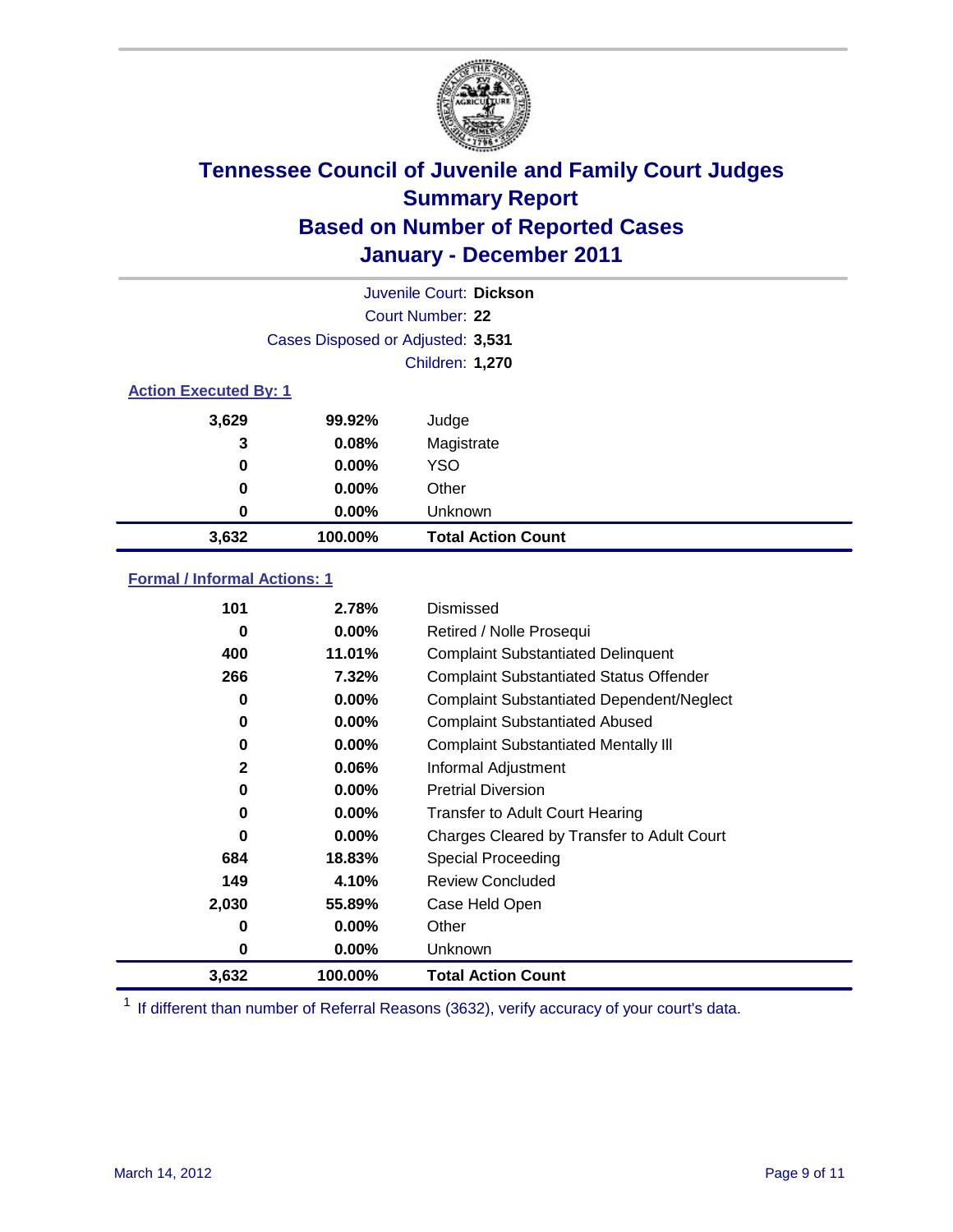

|                       |                                   | Juvenile Court: Dickson                               |
|-----------------------|-----------------------------------|-------------------------------------------------------|
|                       |                                   | <b>Court Number: 22</b>                               |
|                       | Cases Disposed or Adjusted: 3,531 |                                                       |
|                       |                                   | Children: 1,270                                       |
| <b>Case Outcomes:</b> |                                   | There can be multiple outcomes for one child or case. |
| 223                   | 3.65%                             | <b>Case Dismissed</b>                                 |
| 0                     | 0.00%                             | Case Retired or Nolle Prosequi                        |
| 0                     | 0.00%                             | Warned / Counseled                                    |
| 2,329                 | 38.11%                            | <b>Held Open For Review</b>                           |
| 66                    | 1.08%                             | Supervision / Probation to Juvenile Court             |
| 0                     | 0.00%                             | <b>Probation to Parents</b>                           |
| 0                     | 0.00%                             | Referral to Another Entity for Supervision / Service  |
| 0                     | 0.00%                             | Referred for Mental Health Counseling                 |
| 40                    | 0.65%                             | Referred for Alcohol and Drug Counseling              |
| 0                     | 0.00%                             | <b>Referred to Alternative School</b>                 |
| 1                     | 0.02%                             | Referred to Private Child Agency                      |
| 0                     | 0.00%                             | Referred to Defensive Driving School                  |
| 0                     | 0.00%                             | Referred to Alcohol Safety School                     |
| 1                     | 0.02%                             | Referred to Juvenile Court Education-Based Program    |
| 11                    | 0.18%                             | Driver's License Held Informally                      |
| 0                     | 0.00%                             | <b>Voluntary Placement with DMHMR</b>                 |
| 0                     | 0.00%                             | <b>Private Mental Health Placement</b>                |
| 0                     | 0.00%                             | <b>Private MR Placement</b>                           |
| 0                     | 0.00%                             | Placement with City/County Agency/Facility            |
| 0                     | 0.00%                             | Placement with Relative / Other Individual            |
| 500                   | 8.18%                             | Fine                                                  |
| 440                   | 7.20%                             | <b>Public Service</b>                                 |
| 88                    | 1.44%                             | Restitution                                           |
| 0                     | 0.00%                             | <b>Runaway Returned</b>                               |
| 79                    | 1.29%                             | No Contact Order                                      |
| 0                     | 0.00%                             | Injunction Other than No Contact Order                |
| 19                    | 0.31%                             | <b>House Arrest</b>                                   |
| 0                     | 0.00%                             | <b>Court Defined Curfew</b>                           |
| 0                     | 0.00%                             | Dismissed from Informal Adjustment                    |
| 0                     | 0.00%                             | <b>Dismissed from Pretrial Diversion</b>              |
| 0                     | 0.00%                             | Released from Probation                               |
| 0                     | 0.00%                             | <b>Transferred to Adult Court</b>                     |
| 0                     | $0.00\%$                          | <b>DMHMR Involuntary Commitment</b>                   |